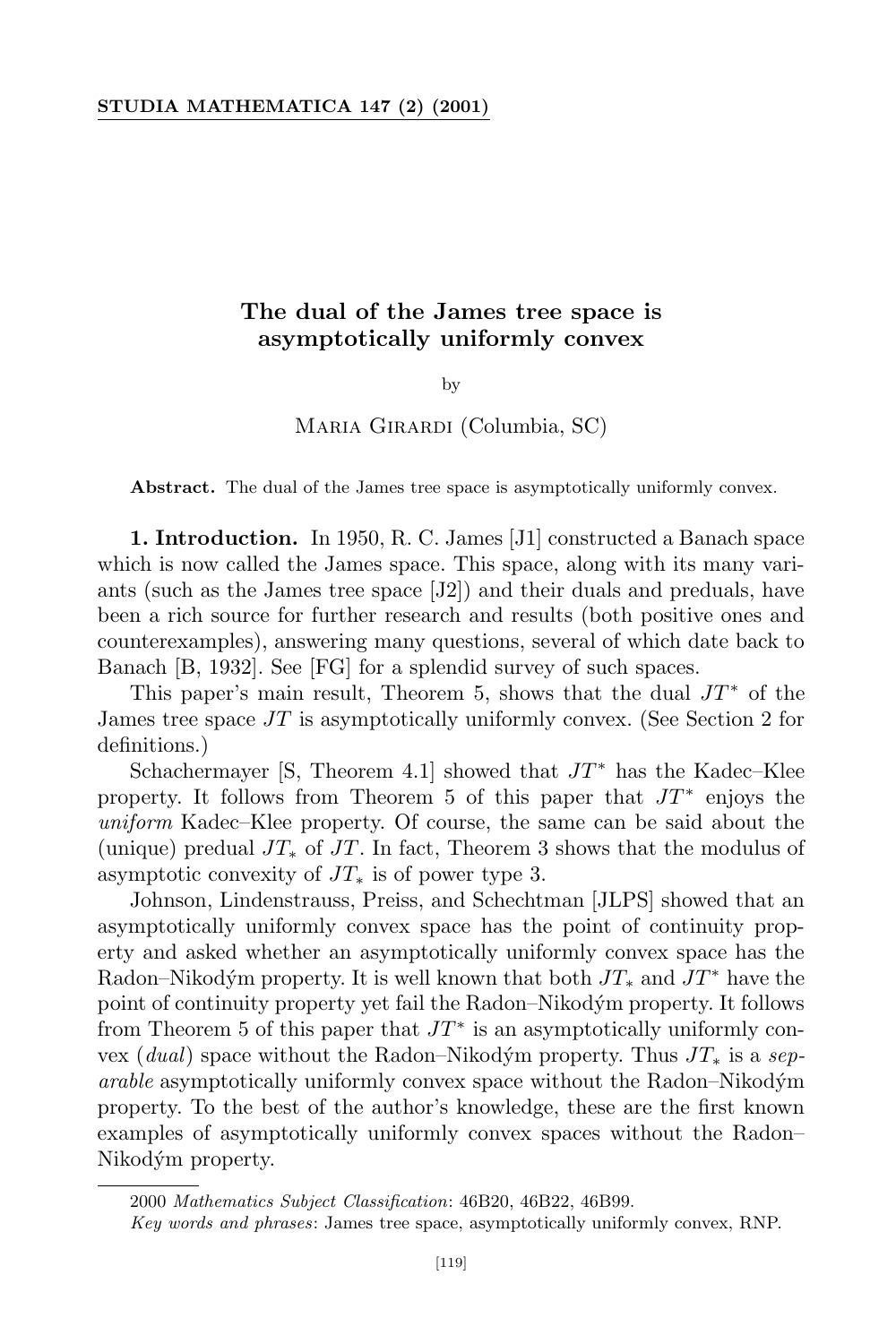**2. Definitions** and **notation.** Throughout this paper  $\mathfrak{X}$  denotes an arbitrary (infinite-dimensional real) Banach space. If  $\mathfrak X$  is a Banach space, then  $\mathfrak{X}^*$  is its dual space,  $B(\mathfrak{X})$  is its (closed) unit ball,  $S(\mathfrak{X})$  is its unit sphere,  $\hat{i} : \mathfrak{X} \to \mathfrak{X}^{**}$  is the natural point-evaluation isometric embedding,  $\hat{x} = \hat{i}(x)$  and  $\hat{\mathcal{X}} = \hat{i}(\mathcal{X})$ . If *Y* is a subset of  $\mathcal{X}$ , then [*Y*] is the closed linear span of *Y* and

$$
\mathfrak{N}(\mathfrak{X}) = \{ [x_i^*]_{1 \le i \le n}^1 : x_i^* \in \mathfrak{X}^* \text{ and } n \in \mathbb{N} \},
$$
  

$$
\mathcal{W}(\mathfrak{X}^*) = \{ [x_i]_{1 \le i \le n}^{\perp} : x_i \in \mathfrak{X} \text{ and } n \in \mathbb{N} \}.
$$

Thus  $\mathfrak{N}(\mathfrak{X})$  is the collection of (norm-closed) finite-codimensional subspaces of  $\mathfrak X$  while  $\mathcal W(\mathfrak X^*)$  is the collection of weak-star closed finite-codimensional subspaces of X *∗* . All notation and terminology, not otherwise explained, are as in  $[DU, LT1, LT2]$ .

The *modulus* of convexity  $\delta_{\mathfrak{X}} : [0,2] \rightarrow [0,1]$  of  $\mathfrak{X}$  is

$$
\delta_{\mathfrak{X}}(\varepsilon) = \inf \left\{ 1 - \left\| \frac{x+y}{2} \right\| : x, y \in S(\mathfrak{X}) \text{ and } \|x - y\| \ge \varepsilon \right\}
$$

and  $\mathfrak X$  is *uniformly convex* (*UC*) if and only if  $\delta_{\mathfrak X}(\varepsilon) > 0$  for each  $\varepsilon \in (0,2]$ . The *modulus* of asymptotic convexity  $\overline{\delta}_{\mathfrak{X}} : [0,1] \rightarrow [0,1]$  of  $\mathfrak{X}$  is

$$
\overline{\delta}_{\mathfrak{X}}(\varepsilon) = \inf_{x \in S(\mathfrak{X})} \sup_{\mathcal{Y} \in \mathfrak{N}(\mathfrak{X})} \inf_{y \in S(\mathcal{Y})} [\|x + \varepsilon y\| - 1]
$$

and  $\mathfrak X$  is *asymptotically uniformly convex*  $(AUC)$  if and only if  $\overline{\delta}_{\mathfrak X}(\varepsilon) > 0$ for each  $\varepsilon$  in  $(0, 1]$ .

A space X has the *Kadec–Klee* (*KK*) *property* provided the relative norm and weak topologies on  $B(\mathfrak{X})$  coincide on  $S(\mathfrak{X})$ . A space  $\mathfrak{X}$  has the *uniform Kadec–Klee* (*UKK*) *property* provided for each  $\varepsilon > 0$  there exists  $\delta > 0$  such that every *ε*-separated weakly convergent sequence  $\{x_n\}$  in  $B(\mathfrak{X})$  converges to an element of norm less than  $1 - \delta$ .

Related to the above geometric isometric properties are the following geometric isomorphic properties.

• *X* has the *Radon–Nikodým property* (*RNP*) provided each bounded subset of  $\mathfrak X$  has nonempty slices of arbitrarily small diameter.

*•* X has the *point of continuity property* (*PCP*) provided each bounded subset of  $\mathfrak X$  has nonempty relatively weakly open subsets of arbitrarily small diameter.

*•* X has the *complete continuity property* (*CCP*) provided each bounded subset of  $\mathfrak X$  is Bocce dentable.

Implications between these various properties are summarized in the diagram below.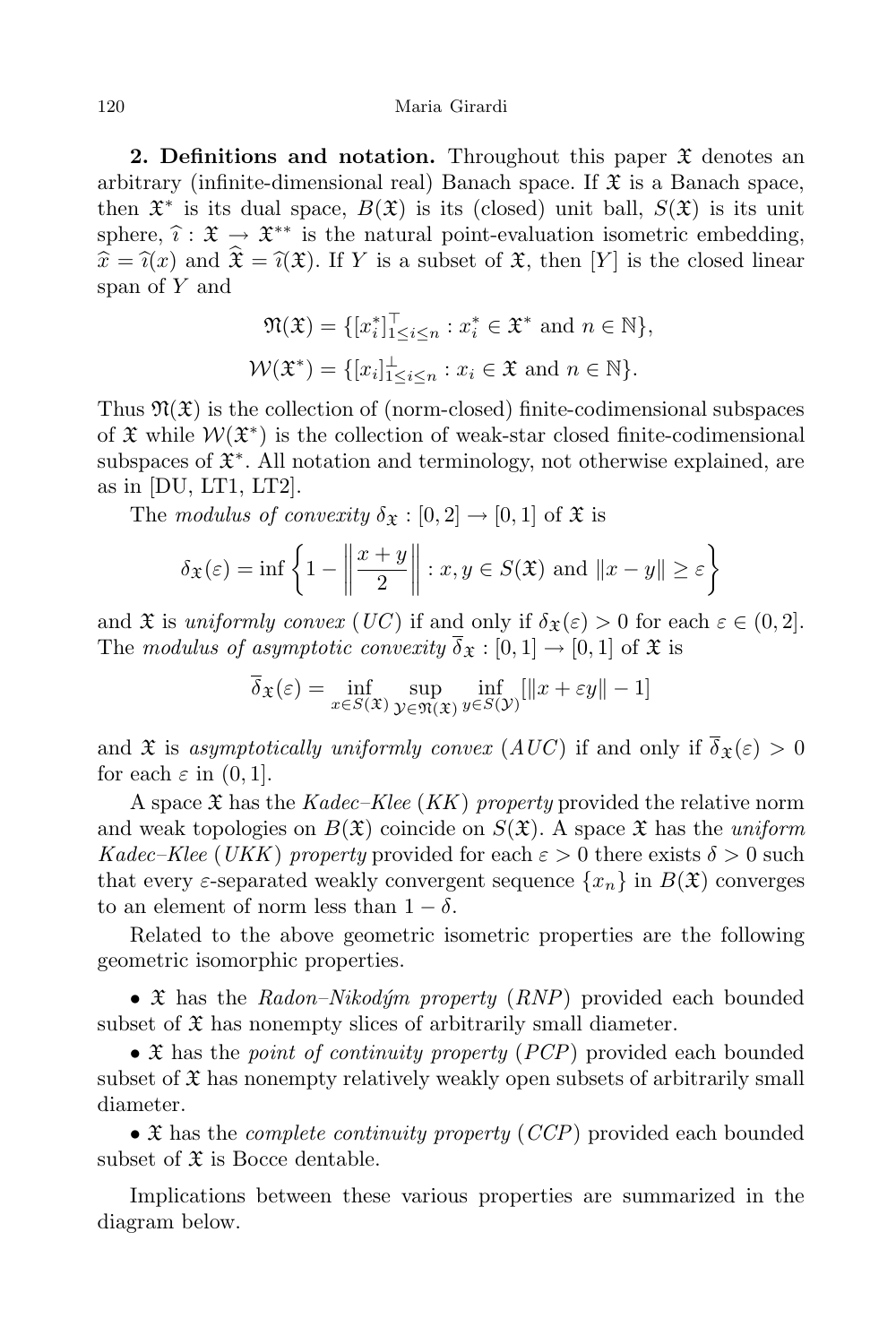$$
\begin{array}{ccc}\n\text{UC} & \rightarrow & \text{AUC} & \rightarrow & \text{UKK} & \rightarrow & \text{KK} \\
\downarrow & & \downarrow & & \downarrow \\
\text{RNP} & \rightarrow & \text{PCP} & \rightarrow & \text{CCP}\n\end{array}
$$

Helpful notation is

$$
\overline{\delta}_{\mathfrak{X}}(\varepsilon) = \inf_{x \in S(\mathfrak{X})} \overline{\delta}_{\mathfrak{X}}(\varepsilon, x)
$$

where

$$
\overline{\delta}_{\mathfrak{X}}(\varepsilon, x) = \sup_{\mathcal{Y} \in \mathfrak{N}(\mathfrak{X})} \inf_{y \in S(\mathcal{Y})} [\|x + \varepsilon y\| - 1].
$$

Note that, for each  $x \in S(\mathfrak{X}),$ 

$$
\overline{\delta}_{\mathfrak{X}}(\varepsilon, x) = \sup_{\mathcal{Y} \in \mathfrak{N}(\mathfrak{X})} \inf_{\substack{y \in \mathcal{Y} \\ \|y\| \ge \varepsilon}} [\|x + y\| - 1]
$$

and so  $\overline{\delta}_{\mathfrak{X}}(\varepsilon, x)$  is a nondecreasing function of  $\varepsilon$ . Thus  $\overline{\delta}_{\mathfrak{X}}$  is a nondecreasing Lipschitz function with Lipschitz constant at most one. For any space  $\mathfrak X$  and  $\varepsilon \in [0,1],$ 

$$
\overline{\delta}_{\mathfrak{X}}(\varepsilon) \leq \varepsilon = \overline{\delta}_{\ell_1}(\varepsilon);
$$

thus,  $\ell_1$  is, in some sense, the most asymptotically uniformly convex space.

Uniform convexity, the KK property, and the UKK property have been extensively studied (for example, see [DGZ, LT2]). Asymptotic uniform convexity has been examined explicitly in [JLPS, M] and implicitly in [GKL, KOS]. The RNP, PCP, and CCP have also been extensively studied (for example, see [DU, GGMS, G1, G2]).

The *JT* space is constructed on a (binary) *tree*

$$
\mathcal{T} = \bigcup_{n=0}^{\infty} \mathcal{L}_n
$$

where  $\Delta_n$  is the *n*th level of the tree; thus,

$$
\Delta_0 = \{ \emptyset \} \quad \text{and} \quad \Delta_n = \{-1, +1\}^n
$$

for each  $n \in \mathbb{N}$ . The *finite tree*  $\mathcal{T}_N$  up through level  $N \in \mathbb{N} \cup \{0\}$  is

$$
\mathcal{T}_N = \bigcup_{n=0}^N \Delta_n.
$$

The tree  $\mathcal T$  is equipped with its natural (tree) ordering: if  $t_1$  and  $t_2$  are elements of  $\mathcal{T}$ , then  $t_1 < t_2$  provided one of the following holds:

1.  $t_1 = \emptyset$  and  $t_2 \neq \emptyset$ ,

2. for some  $n, m \in \mathbb{N}$ ,

$$
t_1 = (\varepsilon_1^1, \varepsilon_2^1, \dots, \varepsilon_n^1)
$$
 and  $t_2 = (\varepsilon_1^2, \varepsilon_2^2, \dots, \varepsilon_n^2)$ 

with  $n < m$  and  $\varepsilon_i^1 = \varepsilon_i^2$  for each  $1 \le i \le n$ .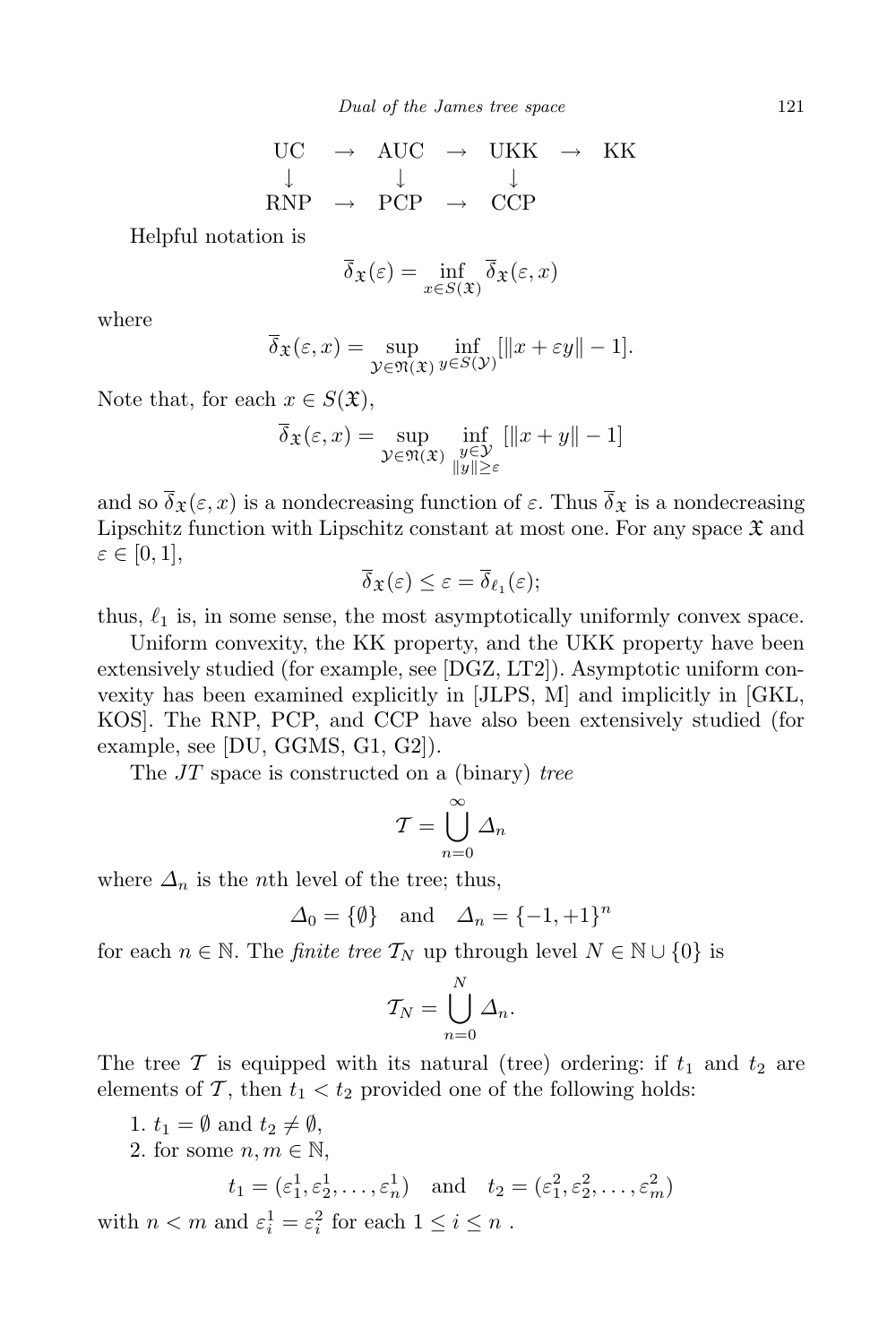A (finite) *segment* of *T* is a linearly ordered subset  $\{t_n, t_{n+1}, \ldots, t_{n+k}\}$ of *T* where  $t_i \in \Delta_i$  for each  $n \leq i \leq n+k$ . A *branch* of *T* is a linearly ordered subset  $\{t_0, t_1, t_2, \ldots\}$  of *T* where  $t_i \in \Delta_i$  for each  $i \in \mathbb{N} \cup \{0\}$ .

The *James tree space JT* is the completion of the space of finitely supported functions  $x: \mathcal{T} \to \mathbb{R}$  with respect to the norm

$$
||x||_{JT} = \sup \left\{ \left[ \sum_{i=1}^n \left| \sum_{t \in S_i} x_t \right|^2 \right]^{1/2} : S_1, \dots, S_n \text{ are disjoint segments of } T \right\}.
$$

By lexicographically ordering *T*, the sequence  $\{\eta_t\}_{t \in \mathcal{T}}$  in *JT*, where

$$
\eta_t(s) = \begin{cases} 1 & \text{if } t = s, \\ 0 & \text{if } t \neq s, \end{cases}
$$

forms a monotone boundedly complete (Schauder) basis of *JT* with biorthogonal functions  $\{\eta_t^*\}_{t \in \mathcal{T}}$  in  $JT^*$ . Thus  $JT_* = [\eta_t^*]_{t \in \mathcal{T}}$ .

For  $N, M \in \mathbb{N} \cup \{0\}$  with  $N \leq M$ , the restriction maps from *JT* to *JT* given by

$$
\pi_N(x) = \sum_{t \in \Delta_N} \eta_t^*(x)\eta_t,
$$

$$
\pi_{[N,M]}(x) = \sum_{t \in \bigcup_{i=N}^M \Delta_i} \eta_t^*(x)\eta_t,
$$

$$
\pi_{[N,\omega)}(x) = \sum_{t \in \bigcup_{i=N}^\infty \Delta_i} \eta_t^*(x)\eta_t
$$

are each contractive projections (by the nature of the norm on *JT*); thus, so are their adjoints.

Let *Γ* be the set of all branches of *T* . Then [LS, Theorem 1] the mapping  $\pi_{\infty}: J T^* \to \ell_2(\Gamma)$  given by

$$
\pi_{\infty}(x^*) = \{\lim_{t \in B} x^*(\eta_t)\}_{B \in \Gamma}
$$

is an isometric quotient mapping with kernel  $JT_*$ . Also, for each  $x^* \in JT^*$ ,

$$
||x^*|| = \lim_{N \to \infty} ||\pi_{[0,N]}^* x^*||,
$$
  

$$
||\pi_{\infty} x^*|| = \lim_{N \to \infty} ||\pi_{[N,\omega)}^* x^*|| = \lim_{N \to \infty} ||\pi_N^* x^*||,
$$

by the weak-star lower semicontinuity of the norm on *JT ∗* .

To show that *JT ∗* has the Kadec–Klee property, Schachermayer calculated the two quantitative bounds below.

FACT 1 [S, Lemma 3.8]. Let  $f_1 : (0,1) \rightarrow (0,\infty)$  be a continuous strictly *increasing function satisfying*  $f_1(t) < 2^{-10}t^3$  *for each*  $t \in (0,1)$ *. Let*  $N \in \mathbb{N}$ *and*  $z^* \in JT^*$ . *If* 

$$
[1 - f_1(t)] \|z^*\| < \|\pi^*_{[0,N]}z^*\|
$$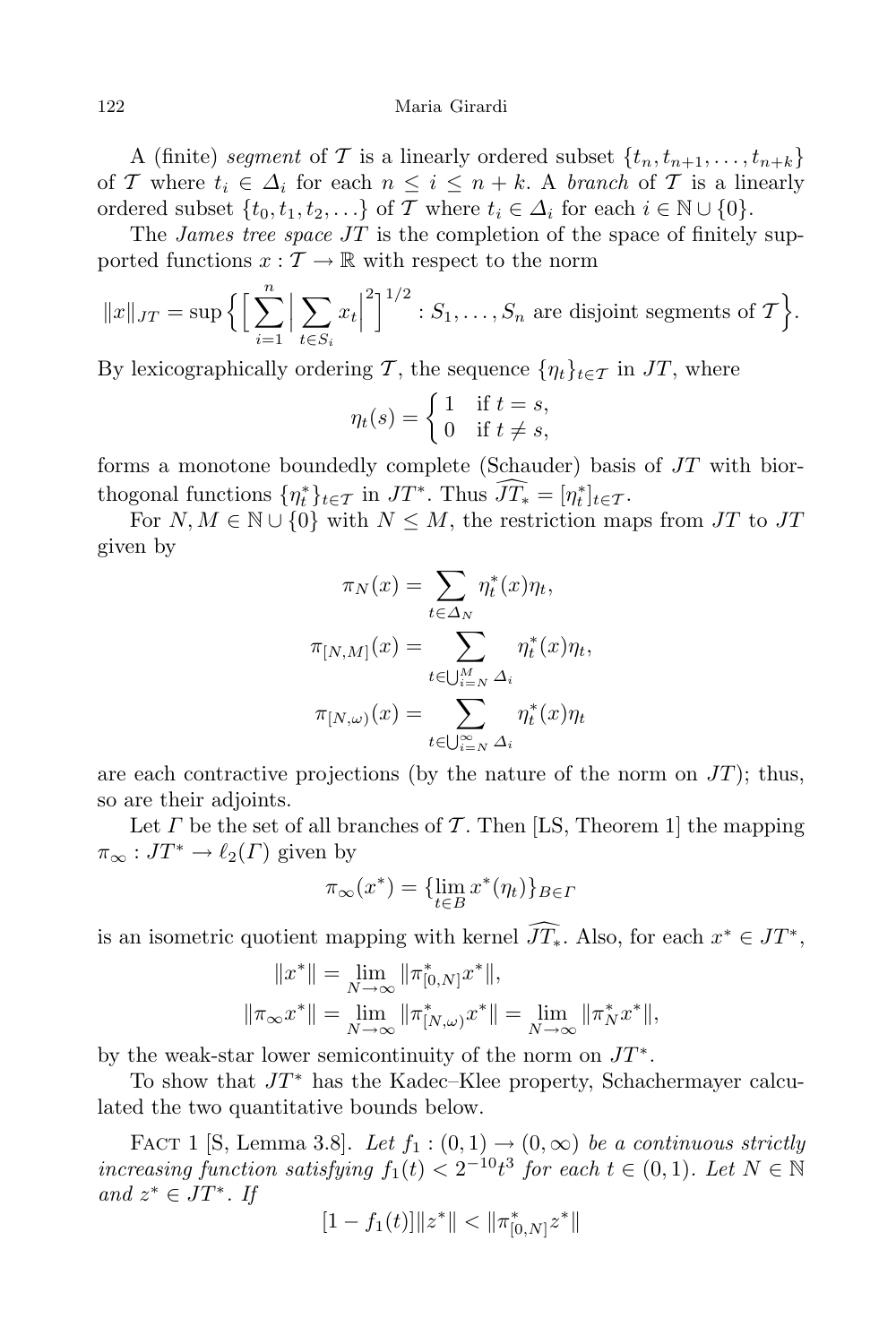*then*

$$
\|\pi^*_{[N,\omega)}z^*\| < \|\pi^*_Nz^*\| + t\|z^*\|.
$$

FACT 2 [S, Lemma 3.11]. Let  $f_2$  :  $(0,1) \rightarrow (0,\infty)$  be a continuous strictly  $\int$ *increasing*  $\int$ *function satisfying*  $f_2(t) < 2^{-26}t^5$  *for each*  $t \in (0,1)$ *. Let*  $N \in \mathbb{N}$  $and \varepsilon_0 \in (0,1) \text{ and } \tilde{x}^*, \tilde{u}^* \in JT^*.$  If

 $\|\pi_{[N,\omega)}^*\tilde{x}^*\| \leq 1,$ 

$$
\|\pi_N^*\tilde{x}^*\| > 1 - f_2(\varepsilon_0),
$$

*<sup>k</sup>π∞x*<sup>e</sup> *∗* (2*.*3) *k >* 1 *− f*2(*ε*0)*,*

*kπ ∗* [*N,ω*) (*x*e *<sup>∗</sup>* <sup>+</sup> *<sup>u</sup>*<sup>e</sup> *∗* (2*.*4) )*k ≤* 1*,*

(2.5) 
$$
\|\pi_N^*\widetilde{u}^*\| < f_2(\varepsilon_0),
$$

 $\|\pi_{\infty}\tilde{u}^*\| < f_2(\varepsilon_0)$ ,

*then*

$$
||\pi_{[N,\omega)}^* \tilde{u}^*|| < \varepsilon_0.
$$

**3. Results.** Theorem 3 shows that the modulus of asymptotic convexity of *JT<sup>∗</sup>* is of power type 3. Its proof uses Fact 1.

Theorem 3. *There exists a positive constant k so that*

 $\overline{\delta}_{JT_*}(\varepsilon) \geq k\varepsilon^3$ 

*for each*  $\varepsilon \in (0,1]$ *. Thus*  $JT_*$  *is asymptotically uniformly convex.* 

*Proof.* Fix  $c \in (0, 2^{-10})$  and find  $k$  so that

(1)  $0 < k(1 + k)^2 \le c$ .

Fix  $\varepsilon \in (0,1)$  and a finitely supported  $x_* \in S(JT_*)$ . It suffices to show that  $\delta_{JT_*}$  *δJT*<sub>\*</sub>  $(\varepsilon, x_*) \geq k\varepsilon^3.$ 

Find  $N \in \mathbb{N}$  so that  $\pi_{[0,N-1]}^* \hat{x}_* = \hat{x}_*$  and let  $\mathcal{Y} = [\eta_t]_{t \in \mathcal{T}_N}^!$ . Fix  $y_* \in S(\mathcal{Y})$ . Assume that

$$
||x_* + \varepsilon y_*|| - 1 < k\varepsilon^3.
$$

Then

$$
\left[1 - \frac{k\varepsilon^3}{1 + k\varepsilon^3}\right] \|\widehat{x}_* + \varepsilon \widehat{y}_*\| < 1 = \|\pi^*_{[0,N]}(\widehat{x}_* + \varepsilon \widehat{y}_*)\|.
$$

Thus by Fact 1, with  $f_1(t) = ct^3$ ,

$$
\|\pi_{[N,\omega)}^*(\widehat{x}_*+\varepsilon\widehat{y}_*)\| < \|\pi_N^*(\widehat{x}_*+\varepsilon\widehat{y}_*)\| + f_1^{-1}\bigg(\frac{k\varepsilon^3}{1+k\varepsilon^3}\bigg) \|(\widehat{x}_*+\varepsilon\widehat{y}_*)\|
$$

and so

(3) 
$$
\varepsilon < [1 + k\varepsilon^3] f_1^{-1} \bigg( \frac{k\varepsilon^3}{1 + k\varepsilon^3} \bigg).
$$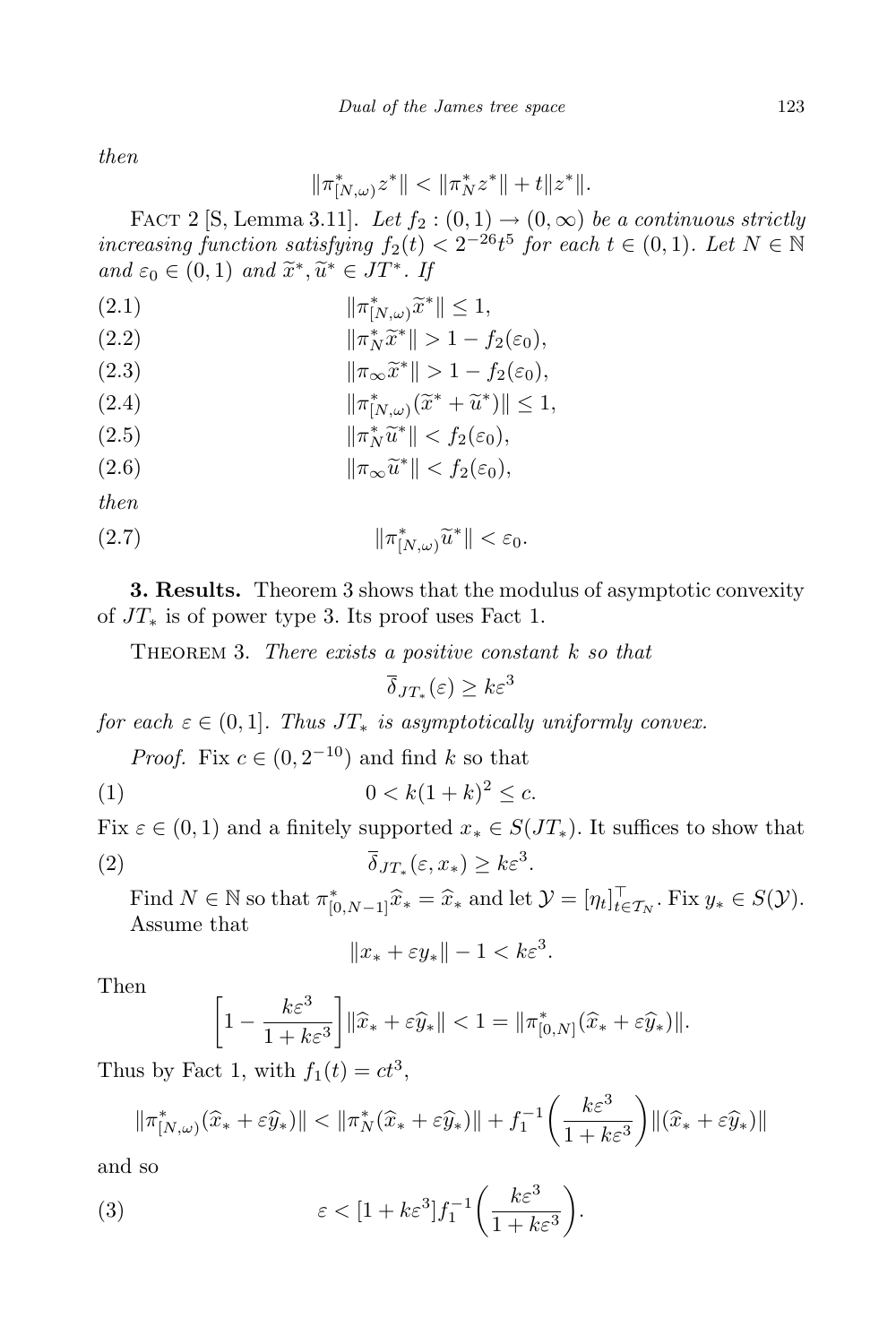But inequality (3) is equivalent to

$$
c^{1/3} < k^{1/3} (1 + k\varepsilon^3)^{2/3},
$$

which contradicts (1). Thus  $\|x_* + \varepsilon y_*\| - 1 \ge k\varepsilon^3$  and so (2) holds.

A modification of the proof of Theorem 3 shows that, for each  $\varepsilon \in (0,1)$ , the  $\delta_{JT^*}(\varepsilon, x^*)$  stays uniformly bounded below from zero for  $x^* \in S(JT^*)$ whose  $\|\pi_{\infty}x^*\|$  is small. Recall that if  $x_* \in JT_*$  then  $\|\pi_{\infty}\hat{x}_*\| = 0$ .

LEMMA 4. *For each*  $\varepsilon \in (0,1)$  *there exists*  $\eta = \eta(\varepsilon) > 0$  *so that* 

$$
\inf_{\substack{x^* \in S(JT^*) \\ \|\pi_\infty x^*\| \leq \eta}} \sup_{\mathcal{Y} \in \mathcal{W}(JT^*)} \inf_{y^* \in S(\mathcal{Y})} [\|x^* + \varepsilon y^*\| - 1] > 0.
$$

*Proof.* Fix  $\varepsilon \in (0,1)$ . With the notation of Fact 1, find  $\delta, \eta_2 > 0$  so that

$$
4\eta_2+\frac{\delta}{1-f_1(\delta)}<\varepsilon.
$$

Fix  $x^* \in S(JT^*)$  with  $\|\pi_{\infty}x^*\| \equiv b \leq \eta_2$ . It suffices to show that

(4) 
$$
\sup_{\mathcal{Y}\in\mathcal{W}(JT^*)}\inf_{y^*\in S(\mathcal{Y})}\|x^*+\varepsilon y^*\|\geq \frac{1}{1-f_1(\delta)}.
$$

Fix  $\eta_1 \in (0,1)$ . Find  $N \in \mathbb{N}$  so that

$$
1 - \eta_1 \le ||\pi_{[0,N]}^* x^*||
$$
 and  $||\pi_{[N,\omega]}^* x^*|| < b + \eta_2$ 

and let  $\mathcal{Y} = [\eta_t]_{t \in \mathcal{T}_N}^{\perp}$ . Fix  $y^* \in S(\mathcal{Y})$ .

Assume that

$$
||x^* + \varepsilon y^*|| < \frac{1 - \eta_1}{1 - f_1(\delta)}.
$$

Then

$$
[1 - f_1(\delta)] \|x^* + \varepsilon y^*\| < \|\pi^*_{[0,N]} x^*\| = \|\pi^*_{[0,N]} (x^* + \varepsilon y^*)\|.
$$

Thus by Fact 1,

$$
\|\pi_{[N,\omega)}^*(x^*+\varepsilon y^*)\| < \|\pi_N^*(x^*+\varepsilon y^*)\| + \delta \|(x^*+\varepsilon y^*)\|
$$

and so

$$
\varepsilon-(b+\eta_2)<(b+\eta_2)+\frac{\delta}{1-f_1(\delta)}.
$$

But  $b \leq \eta_2$  and so

$$
\varepsilon < 4\eta_2 + \frac{\delta}{1 - f_1(\delta)}.
$$

A contradiction, thus

$$
||x^* + \varepsilon y^*|| \ge \frac{1 - \eta_1}{1 - f_1(\delta)}.
$$

Since  $\eta_1 > 0$  was arbitrary, inequality (4) holds.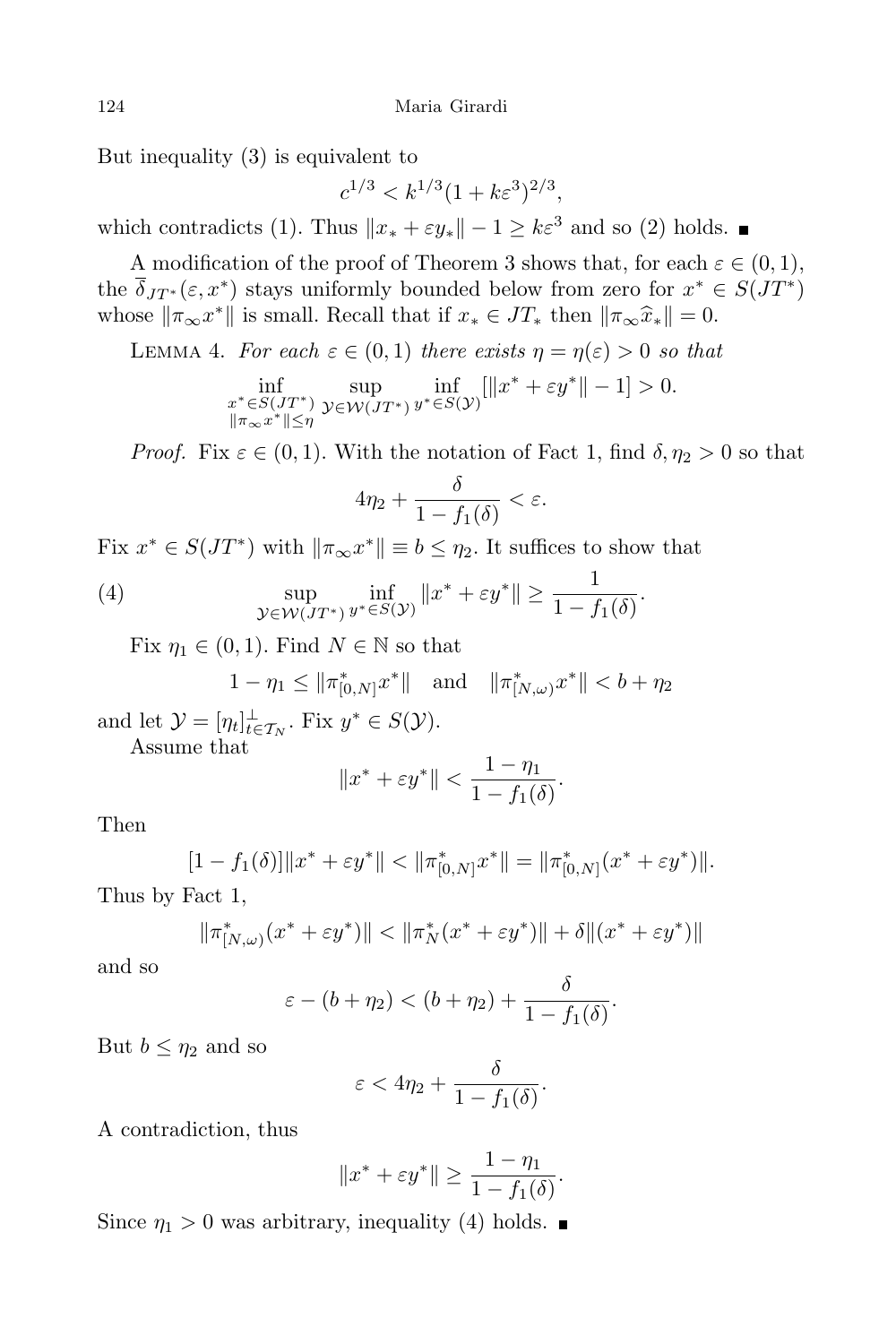Thus to show that *JT ∗* is asymptotically uniformly convex, one just needs to examine  $\delta_{JT^*}(\varepsilon, x^*)$  for  $x^* \in S(JT^*)$  whose  $\|\pi_\infty x^*\|$  is not small. Fact 2 is used for this case.

 $THEOREM 5. JT* is asymptotically uniformly convex.$ 

*Proof.* Fix  $\varepsilon \in (0,1)$  and let  $\varepsilon_0 = \varepsilon/4$ . Let  $f_1 : (0,1) \to (0,2^{-12})$  be given by  $f_1(t) = 2^{-12}t^3$  and  $f_2$  be a function satisfying the hypothesis in Fact 2. Find  $\delta$ ,  $\eta_2 > 0$  so that

$$
4\eta_2 + \frac{\delta}{1 - f_1(\delta)} < \varepsilon.
$$

Next find  $\gamma_i > 0$  and  $\tau > 1$  so that

$$
\gamma_3 < \gamma_2 < 1/2,
$$
\n(5)

\n(1, 1)

(6) 
$$
\tau \leq \frac{(1-\gamma_1)(1-\gamma_2)}{1-f_2(\varepsilon_0)},
$$

(7) 
$$
\tau < \frac{1 - \gamma_2}{\sqrt{1 - f_2^2(\varepsilon_0)}},
$$

(8) 
$$
\tau \leq \frac{\eta_2^3 \gamma_3^3}{2^{15} (1 - \gamma_2)^3} - \gamma_4 + 1,
$$

(9) 
$$
\frac{\tau - 1 + \gamma_4}{\tau} < f_1(1),
$$

(10) 
$$
\tau \leq \frac{1}{1 - f_1(\delta)}.
$$

Fix  $x^* \in S(JT^*)$ . It suffices to show that

(11) 
$$
\sup_{\mathcal{Y}\in\mathfrak{N}(JT^*)}\inf_{y\in S(\mathcal{Y})}\|x^*+\varepsilon y^*\|\geq \tau.
$$

Let  $\|\pi_{\infty}x^*\| \equiv b$ . If  $b \leq \eta_2$ , then by the proof of Lemma 4 and (10), inequality (11) holds. So let  $b > \eta_2$ . Find  $N \in \mathbb{N}$  so that

(12) 
$$
(1 - \gamma_1)b < \|\pi_N^* x^*\| \le \|\pi_{[N,\omega)}^* x^*\| < b\left(\frac{1 - \gamma_3}{1 - \gamma_2}\right) < \frac{b}{1 - \gamma_2},
$$

(13) 
$$
1 - \gamma_4 < \|\pi^*_{[0,N]}x^*\|.
$$

Let  $g_{x^*} \in JT^{**}$  be the functional given by

$$
g_{x^*}(z^*) = \langle \pi_\infty z^*, \pi_\infty x^* \rangle_{H_2}
$$

where the inner product is the natural inner product on  $\ell_2(\Gamma)$ . Let

$$
\mathcal{Y} = [\eta_t]_{t \in \mathcal{T}_N}^{\perp} \cap [g_{x^*}]^{\perp}
$$

and fix  $y^* \in S(\mathcal{Y})$ .

Assume that

(14) 
$$
||x^* + \varepsilon y^*|| < \tau.
$$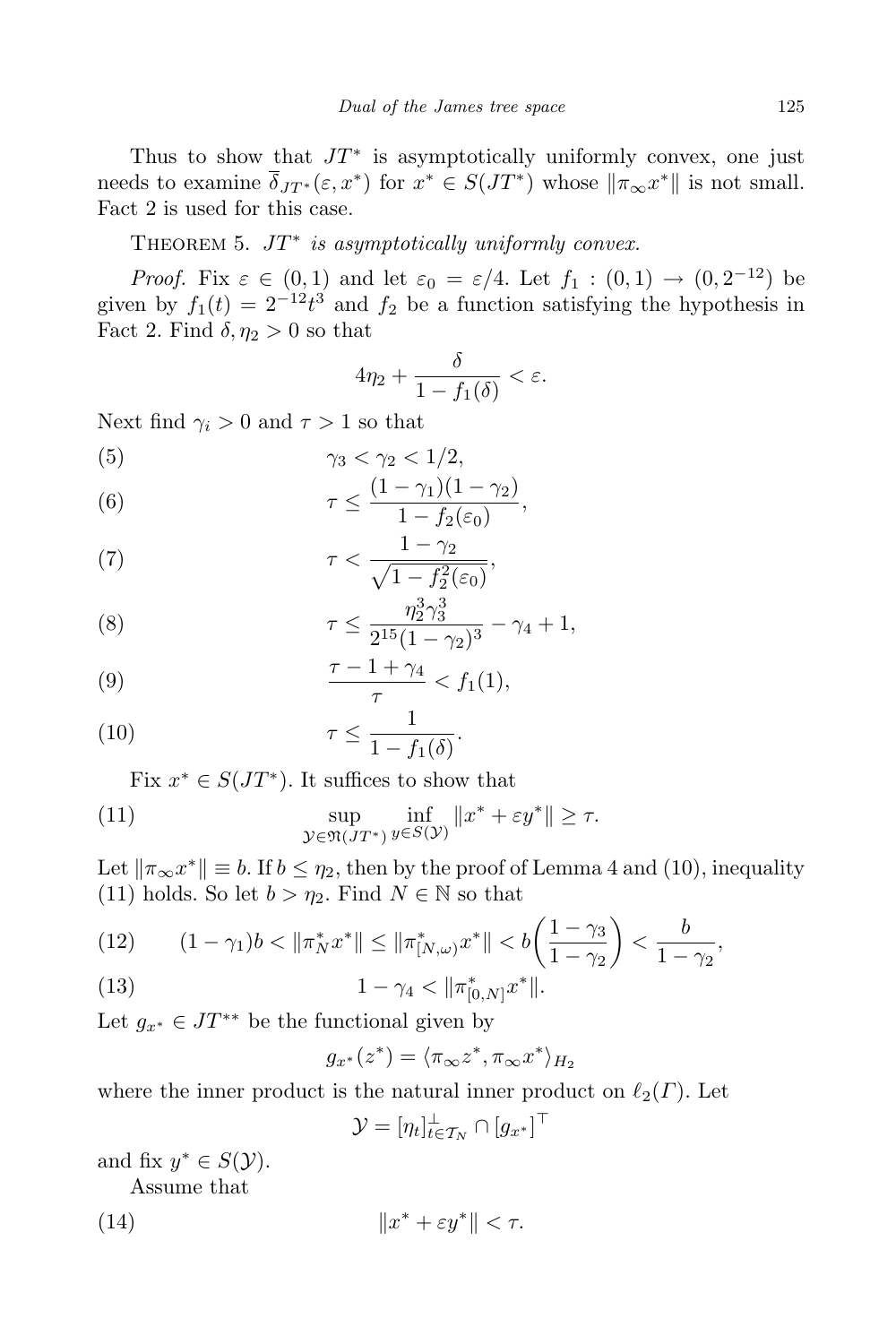126 Maria Girardi

It suffices to find a contradiction to (14). Towards this, let

$$
\widetilde{x}^* = \frac{1 - \gamma_2}{\tau b} x^* \quad \text{and} \quad \widetilde{y}^* = \frac{1 - \gamma_2}{\tau b} y^*.
$$

It suffices to show (keeping the same notation but with  $\tilde{u}^* = \varepsilon \tilde{y}^*$ ) that conditions (2.1) through (2.6) of East 2 hold for then condition (2.7) holds conditions  $(2.1)$  through  $(2.6)$  of Fact 2 hold; for then condition  $(2.7)$  holds and so by  $(5)$ ,

$$
\varepsilon_0 > \|\pi^*_{[N,\omega)}\varepsilon \widetilde{y}^*\| = \frac{1-\gamma_2}{\tau b} \varepsilon \ge \frac{\varepsilon}{4} = \varepsilon_0.
$$

Condition  $(2.1)$  follows from  $(12)$  since

$$
\|\pi^*_{[N,\omega)}\widetilde{x}^*\| \le \frac{1-\gamma_2}{\tau b} \cdot \frac{b}{1-\gamma_2} \le 1.
$$

Condition  $(2.2)$  follows from  $(12)$  and  $(6)$  since

$$
\|\pi_N^*\tilde{x}^*\| > \frac{1-\gamma_2}{\tau b} (1-\gamma_1)b = \frac{(1-\gamma_1)(1-\gamma_2)}{\tau} \ge 1 - f_2(\varepsilon_0).
$$

Towards condition (2.3), note that by (7),

(15) 
$$
\|\pi_{\infty}\widetilde{x}^*\| = \frac{1-\gamma_2}{\tau b}b = \frac{1-\gamma_2}{\tau} > \sqrt{1-f_2^2(\varepsilon_0)}
$$

and so

$$
\|\pi_{\infty}\widetilde{x}^*\| > 1 - f_2(\varepsilon_0).
$$

Towards condition  $(2.4)$ , note that by  $(14)$  and  $(13)$ ,

$$
||x^*+\varepsilon y^*||<\frac{\tau}{1-\gamma_4}\,||\pi^*_{[0,N]}(x^*+\varepsilon y^*)||.
$$

Thus by Fact 1 and (9),

$$
\|\pi_{[N,\omega)}^*(x^* + \varepsilon y^*)\| < \|\pi_N^*(x^* + \varepsilon y^*)\| \\
+ f_1^{-1} \left( \frac{\tau - 1 + \gamma_4}{\tau} \right) \|(x^* + \varepsilon y^*)\| \\
\leq b \frac{1 - \gamma_3}{1 - \gamma_2} + \tau 2^4 \left( \frac{\tau - 1 + \gamma_4}{\tau} \right)^{1/3}.
$$

Thus condition (2.4) holds provided

$$
b\,\frac{1-\gamma_3}{1-\gamma_2} + \tau 2^4 \bigg(\frac{\tau - 1 + \gamma_4}{\tau}\bigg)^{1/3} \le \frac{\tau b}{1-\gamma_2},
$$

or equivalently

$$
\tau^{2/3}(\tau - 1 + \gamma_4)^{1/3} \le \frac{b(\tau - 1 + \gamma_3)}{2^4(1 - \gamma_2)}.
$$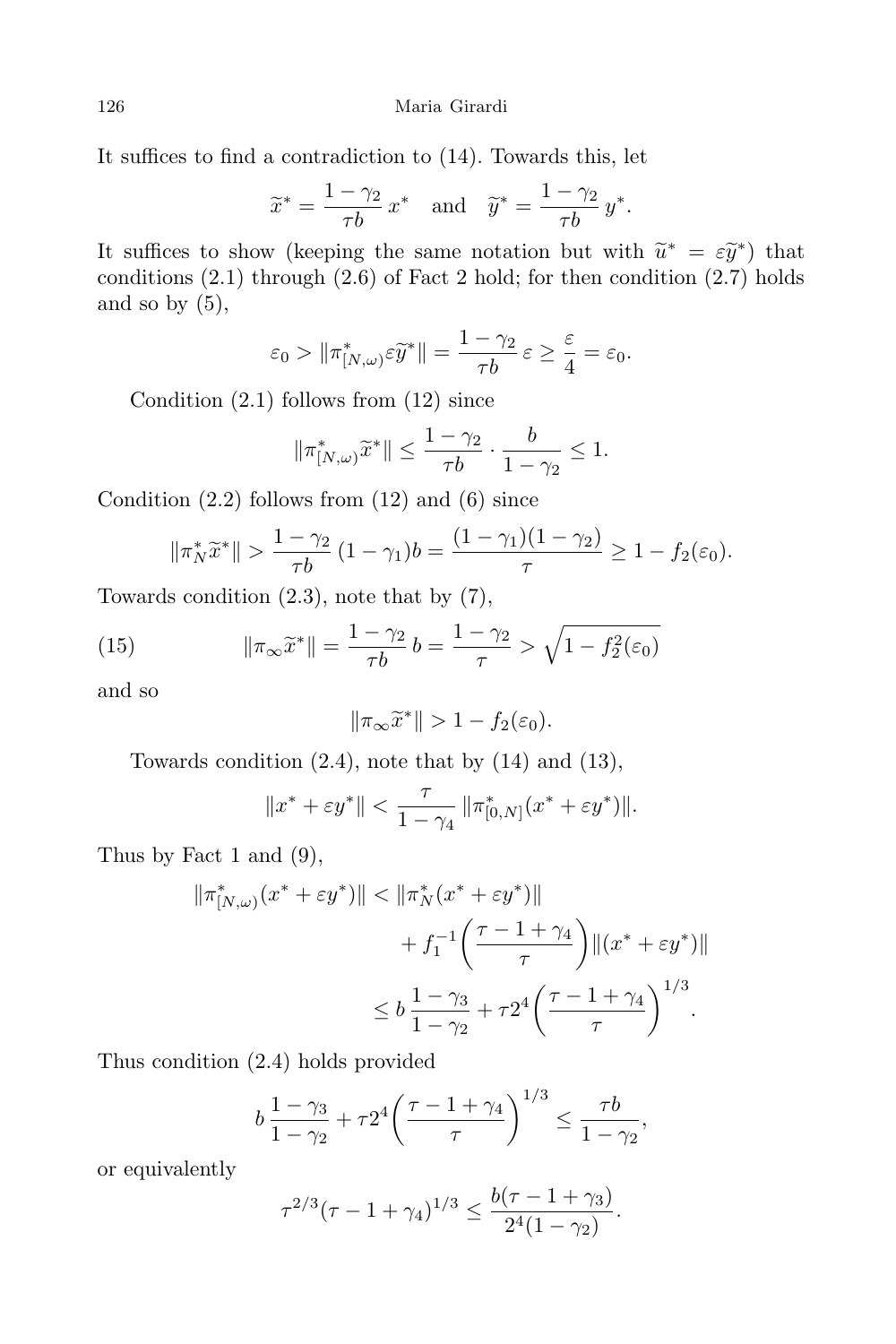But by (8) and since  $b > \eta_2$ ,

$$
\tau^{2/3}(\tau - 1 + \gamma_4)^{1/3} \le 2(\tau - 1 + \gamma_4)^{1/3} \le \frac{2\eta_2\gamma_3}{2^5(1 - \gamma_2)}
$$

$$
\le \frac{b\gamma_3}{2^4(1 - \gamma_2)} \le \frac{b(\tau - 1 + \gamma_3)}{2^4(1 - \gamma_2)}.
$$

Thus condition (2.4) holds.

Condition (2.5) follows from the fact that  $y^* \in [\eta_t]_{t \in \mathcal{T}_N}^{\perp}$ . Towards condition (2.6), since  $y^* \in [g_{x^*}]^\perp$ , the vectors  $\pi_\infty \tilde{y}^*$  and  $\pi_\infty \tilde{x}^*$  are orthogonal in  $\ell_\infty(\Gamma)$  and so  $\ell_2(\Gamma)$  and so

$$
\|\pi_{\infty}\varepsilon\widetilde{y}^*\|^2 = \|\pi_{\infty}(\widetilde{x}^* + \varepsilon\widetilde{y}^*)\|^2 - \|\pi_{\infty}\widetilde{x}^*\|^2;
$$

but  $\pi_{\infty} = \pi_{\infty} \pi_{[N,\omega)}^*$  and so by condition (2.4) and (15),

$$
\|\pi_{\infty}\varepsilon\widetilde{y}^*\|^2 \le \|\pi^*_{[N,\omega)}(\widetilde{x}^* + \varepsilon\widetilde{y}^*)\|^2 - \|\pi_{\infty}\widetilde{x}^*\|^2 < 1 - [1 - f_2^2(\varepsilon_0)] = f_2^2(\varepsilon_0).
$$

Thus condition  $(2.6)$  holds.

The proof in [JLPS] that an asymptotically uniformly convex space has the PCP shows that if  $\overline{\delta}_{\mathfrak{X}}(\varepsilon) > 0$  for each  $\varepsilon \in (0,1]$  then  $\mathfrak{X}$  has the PCP. A bit more can be said.

PROPOSITION 6. *If*  $\overline{\delta}_{\mathfrak{X}}(1/2) > 0$  *then*  $\mathfrak{X}$  *has the PCP*.

The proof of Proposition 6 uses the following (essentially known) lemma.

LEMMA 7. Let  $\mathfrak X$  *be a space without the PCP and*  $0 < \varepsilon < 1$ *. Then there is a closed subset A of* X *so that*

(1) *each* (*nonempty*) *relatively weakly open subset of A has diameter larger than*  $1 - \varepsilon$ *,* 

 $(2) \sup\{\|a\| : a \in A\} = 1.$ 

*Proof.* Let  $\mathfrak X$  fail the PCP and  $0 < \varepsilon < 1$ . By a standard argument (e.g., see [SSW, Prop. 4.10]), there is a closed subset  $\tilde{A}$  of  $\tilde{X}$  of diameter one such that each (nonempty) relatively weakly open subset of  $\overline{A}$  has diameter larger than  $1-\varepsilon$ . Without loss of generality  $0 \in \tilde{A}$  (just consider a translate of  $\tilde{A}$ ). Let

 $b = \sup\{\|x\| : x \in \widetilde{A}\}\$ and  $A = \widetilde{A}/b$ .

Note that  $0 < b \leq 1$ . If *V* is a (nonempty) relatively weakly open subset of A, then  $bV$  is a relatively weakly open subset of  $\ddot{A}$  and so

$$
\operatorname{diam} V = \frac{1}{b} \operatorname{diam} bV > 1 - \varepsilon.
$$

Thus *A* does the job.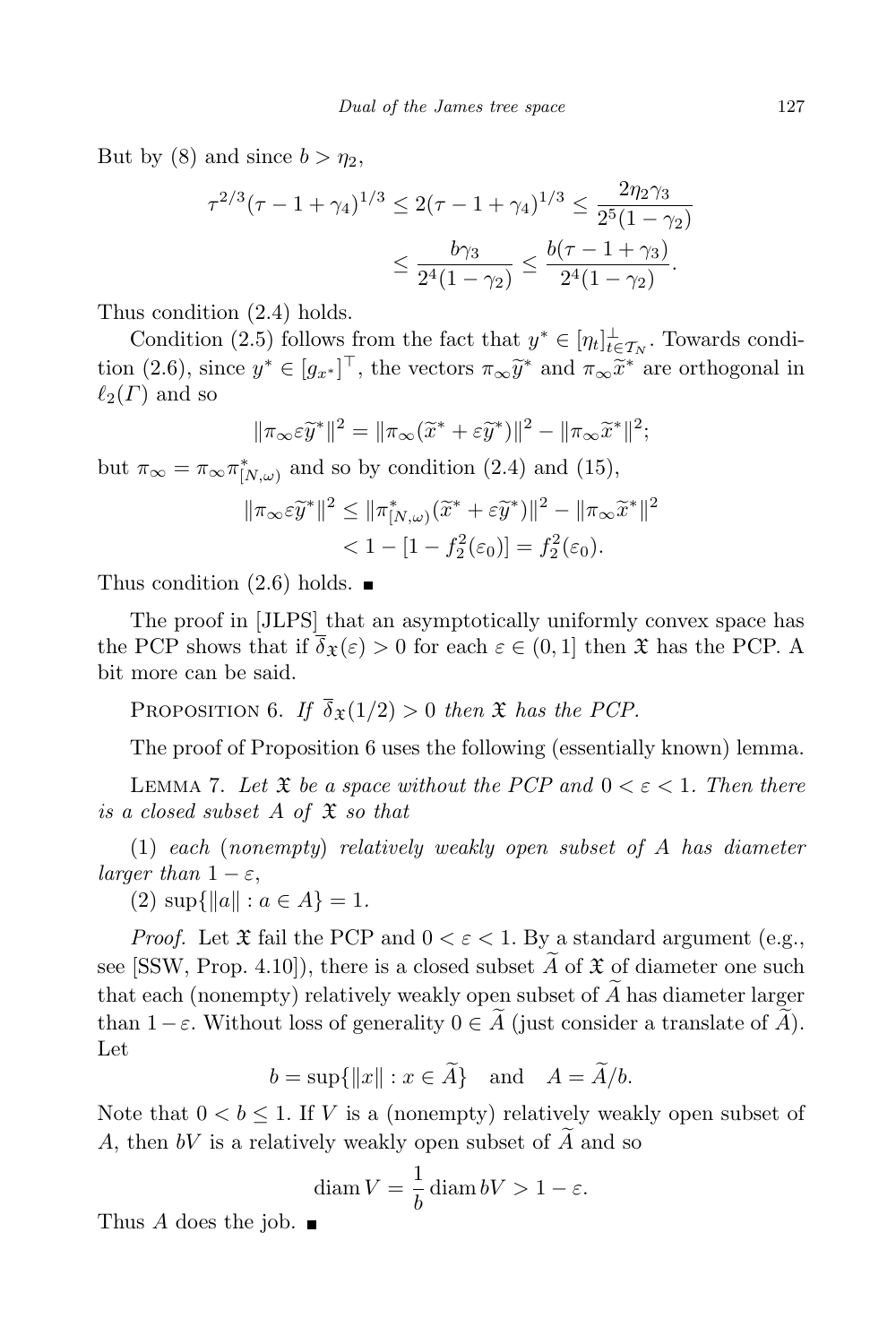*Proof* of Proposition 6. Let  $\mathfrak X$  be a Banach space without the PCP. Fix  $t \in (0, 1/2)$  and  $\delta \in (0, t)$ . It suffices to show that  $\delta_{\mathfrak{X}}(t) \leq 2\delta$ .

Find a subset  $A$  of  $\mathfrak X$  which satisfies the conditions of Lemma 7 with  $\varepsilon = 1 - 2t$  and find  $a \in A$  so that

$$
\left\|\frac{a}{\|a\|}-a\right\|<\delta.
$$

Let  $\mathcal{Y} \in \mathfrak{N}(\mathfrak{X})$ . It suffices to show that

$$
\inf_{\substack{y \in \mathcal{Y} \\ \|y\| \ge t}} \left[ \left\| \frac{a}{\|a\|} + y \right\| - 1 \right] \le 2\delta.
$$

By condition (1) of Lemma 7 there exists  $x \in A$  so that  $||x - a|| \ge t$  and  $x - a$  is *almost* in *Y*; thus, by a standard perturbation argument (e.g., see  $[GJ, Lemma 2]$  there exists  $y \in \mathcal{Y}$  so that

$$
||y|| \ge t
$$
 and  $||y - (x - a)|| < \delta$ .

Thus

$$
\frac{a}{\|a\|} + y \le \left\| \frac{a}{\|a\|} - a \right\| + \|y - x + a\| + \|x\| < 1 + 2\delta.
$$

 $\mathbb{I}$ Thus  $\overline{\delta}_{\mathfrak{X}}(1/2) = 0$ .

II Ш

The observation below formalizes an essentially known fact, which to the best of the author's knowledge, has not appeared in print as such. Recall that the *modulus* of asymptotic smoothness  $\overline{\varrho}_{\mathfrak{X}} : [0,1] \to [0,1]$  of  $\mathfrak{X}$  is

$$
\overline{\varrho}_{\mathfrak{X}}(\varepsilon) = \sup_{x \in S(\mathfrak{X})} \inf_{\mathcal{Y} \in \mathfrak{N}(\mathfrak{X})} \sup_{y \in S(\mathcal{Y})} [\|x + \varepsilon y\| - 1]
$$

and  $\mathfrak{X}$  is *asymptotically uniformly smooth* if and only if  $\lim_{\varepsilon \to 0^+} \rho_{\mathfrak{X}}(\varepsilon)/\varepsilon = 0$ . Also,  $L_p(\mathfrak{X})$  is the Lebesgue–Bochner space of strongly measurable  $\mathfrak{X}$ -valued functions defined on a separable nonatomic probability space, equipped with its usual norm.

OBSERVATION 8. Let  $1 < p < \infty$ . For a Banach space  $\mathfrak{X}$ , the following *are equivalent.*

- (1) X *is uniformly convexifiable.*
- (2)  $L_p(\mathfrak{X})$  *is uniformly convexifiable.*
- (3)  $L_p(\mathfrak{X})$  *is asymptotically uniformly convexifiable.*
- (4)  $L_p(\mathfrak{X})$  *admits* an *equivalent UKK norm.*
- (5)  $L_p(\mathfrak{X})$  *is asymptotically uniformly smoothable.*

*Proof.* Let  $1 < p < \infty$  and  $\mathfrak X$  be a Banach space.

That  $(1)$  through  $(4)$  are equivalent and that  $(2)$  implies  $(5)$  follows easily from the following known facts about a Banach space *Y*:

(i)  $\mathcal Y$  is uniformly convex if and only if  $L_p(\mathcal Y)$  is [Mc].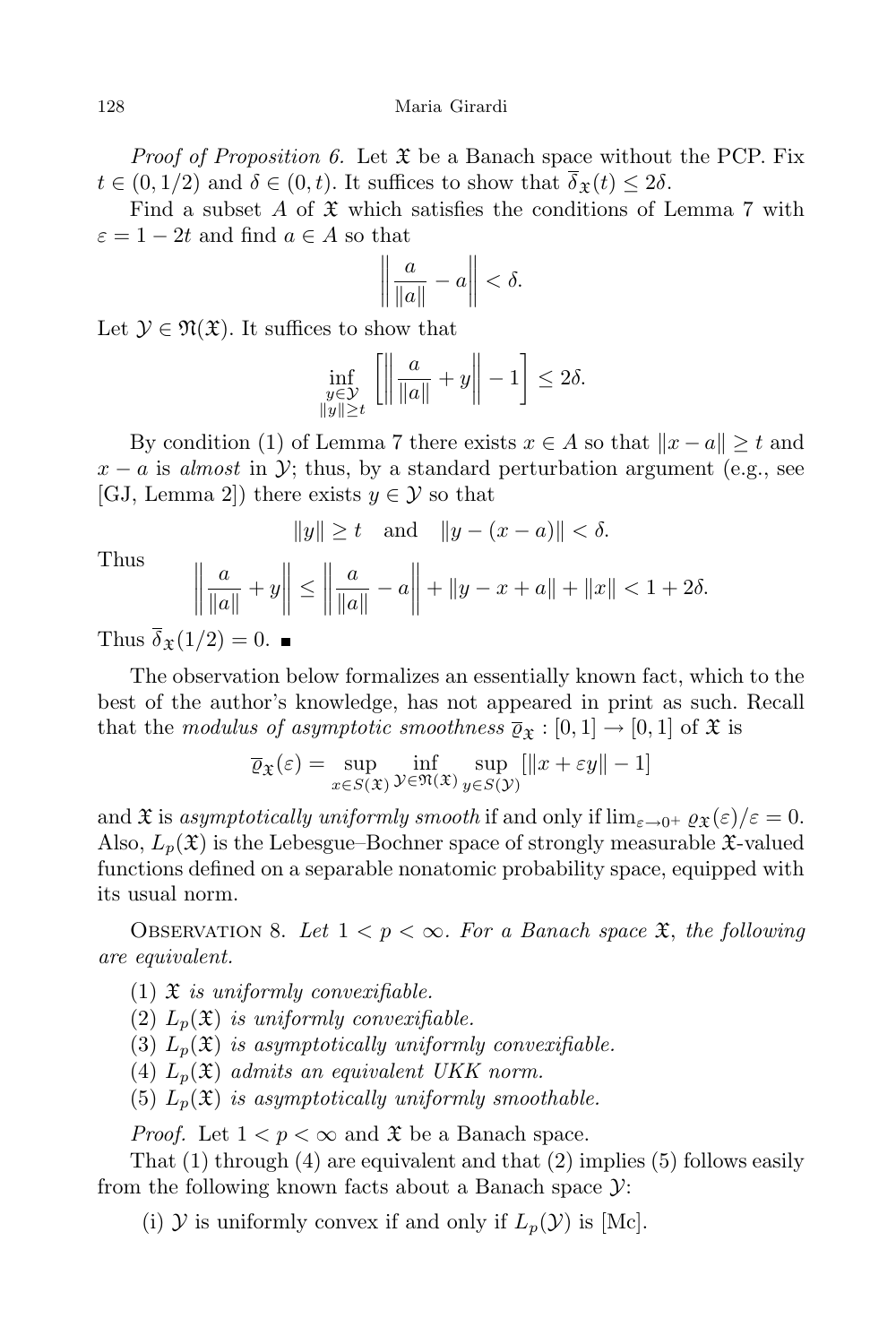(ii)  $\mathcal Y$  is uniformly convexifiable if and only if  $L_p(\mathcal Y)$  admits an equivalent UKK norm [DGK, Theorem 4].

(iii)  $Y$  is uniformly convexifiable if and only if  $Y$  is uniformly smoothable (cf. [DU, page 144]).

Towards showing that (5) implies (1), let  $L_p(\mathfrak{X})$  be asymptotically uniformly smoothable and  $\mathfrak{X}_0$  be a separable subspace of  $\mathfrak{X}$ . It suffices to show that  $\mathfrak{X}_0$  is uniformly convexifiable (cf. [DGZ, Remark IV.4.4]).

It follows from [GKL, Proposition 2.6] that if  $\mathcal Y$  is separable, then  $\mathcal Y$  is asymptotically uniformly smooth if and only if  $\mathcal{Y}^*$  has the UKK<sup>\*</sup> property. Thus  $[L_n(\mathfrak{X}_0)]^*$  admits an equivalent UKK<sup>\*</sup> norm. But  $\ell_1$  cannot embed into  $L_p(\mathfrak{X}_0)$  since  $L_p(\mathfrak{X}_0)$  is asymptotically uniformly smoothable and so  $[L_p(\mathfrak{X}_0)]^*$  is asymptotically weak<sup>\*</sup> uniformly convexifiable and so is also asymptotically uniformly convexifiable. Thus  $L_q(\mathfrak{X}_0^*)$  is asymptotically uniformly convexifiable where  $1/p + 1/q = 1$ . From  $(3) \Rightarrow (1)$  it follows that  $\mathfrak{X}_0^*$ is uniformly convexifiable and hence so is  $\mathfrak{X}_0$ .

**Acknowledgements.** The author thanks William B. Johnson and Thomas Schlumprecht for fruitful discussions on asymptotic uniform convexity at the NSF Workshop in Linear Analysis and Probability, Texas A&M University, during the Summer of 1999.

## **References**

- [B] S. Banach, *Théorie des opérations linéaires*, Éditions Jacques Gabay, Sceaux, 1993, reprint of the 1932 original.
- [DGZ] R. Deville, G. Godefroy and V. Zizler, *Smoothness and Renormings in Banach Spaces*, Longman Sci. & Tech., Harlow, 1993.
- [DU] J. Diestel and J. J. Uhl, Jr., *Vector Measures*, Math. Surveys 15, Amer. Math. Soc., Providence, RI, 1977.
- [DGK] S. J. Dilworth, Maria Girardi and D. Kutzarova, *Banach spaces which admit a norm with the uniform Kadec–Klee property*, Studia Math. 112 (1995), 267–277.
- [FG] H. Fetter and B. Gamboa de Buen, *The James Forest*, Cambridge Univ. Press, Cambridge, 1997.
- [GGMS] N. Ghoussoub, G. Godefroy, B. Maurey and W. Schachermayer, *Some topological and geometrical structures in Banach spaces*, Mem. Amer. Math. Soc. 378 (1987).
- [G1] Maria Girardi, *Dunford–Pettis operators on L*1 *and the complete continuity property*, Ph.D. dissertation, Univ. of Illinois at Urbana-Champaign, Urbana-Champaign, IL, 1990 (http://www.math.sc.edu/*∼*girardi/).
- [G2] —, *Dentability*, *trees*, *and Dunford–Pettis operators on L*1, Pacific J. Math. 148 (1991), 59–79.
- [GJ] Maria Girardi and W. B. Johnson, *Universal non-completely-continuous operators*, Israel J. Math. 99 (1997), 207–219.
- [GKL] G. Godefroy, N. J. Kalton and G. Lancien, *Szlenk indices and uniform homeomorphisms*, preprint (http://front.math.ucdavis.edu/math.FA/9911017/).